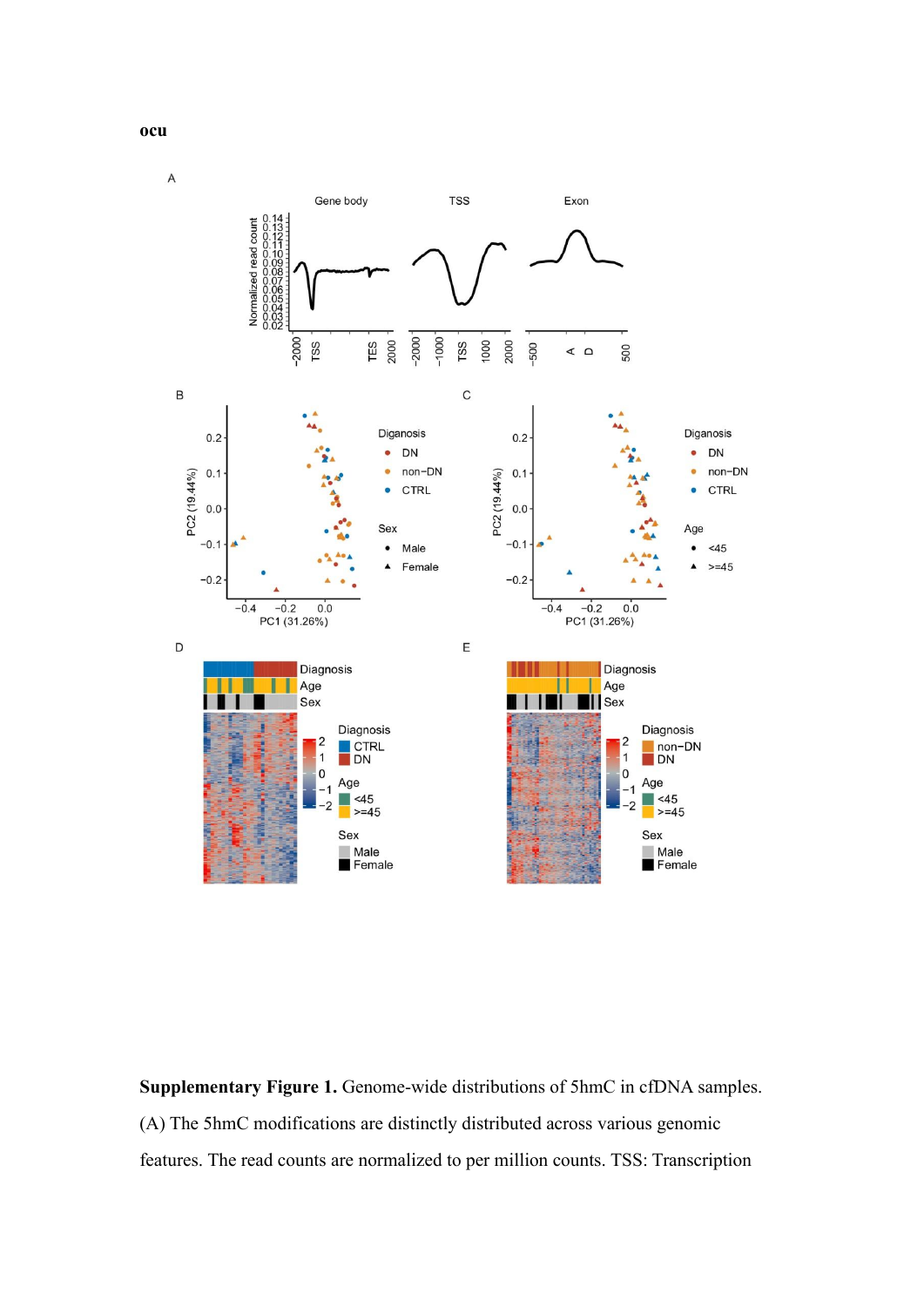start site; TES: Transcription end site; A: Splicing acceptor site; D: Splicing donor site. The principal component analysis (PCA) of global 5hmC profiles showed no significant correlations between 5hmC and potential confounders such as sex (B) and age (C). The heatmaps show genes with differential 5hmC ( $P < 0.05$ ) detected between (D) Patients with DN and CTRL and (E) Patients with DN and non-DN patients.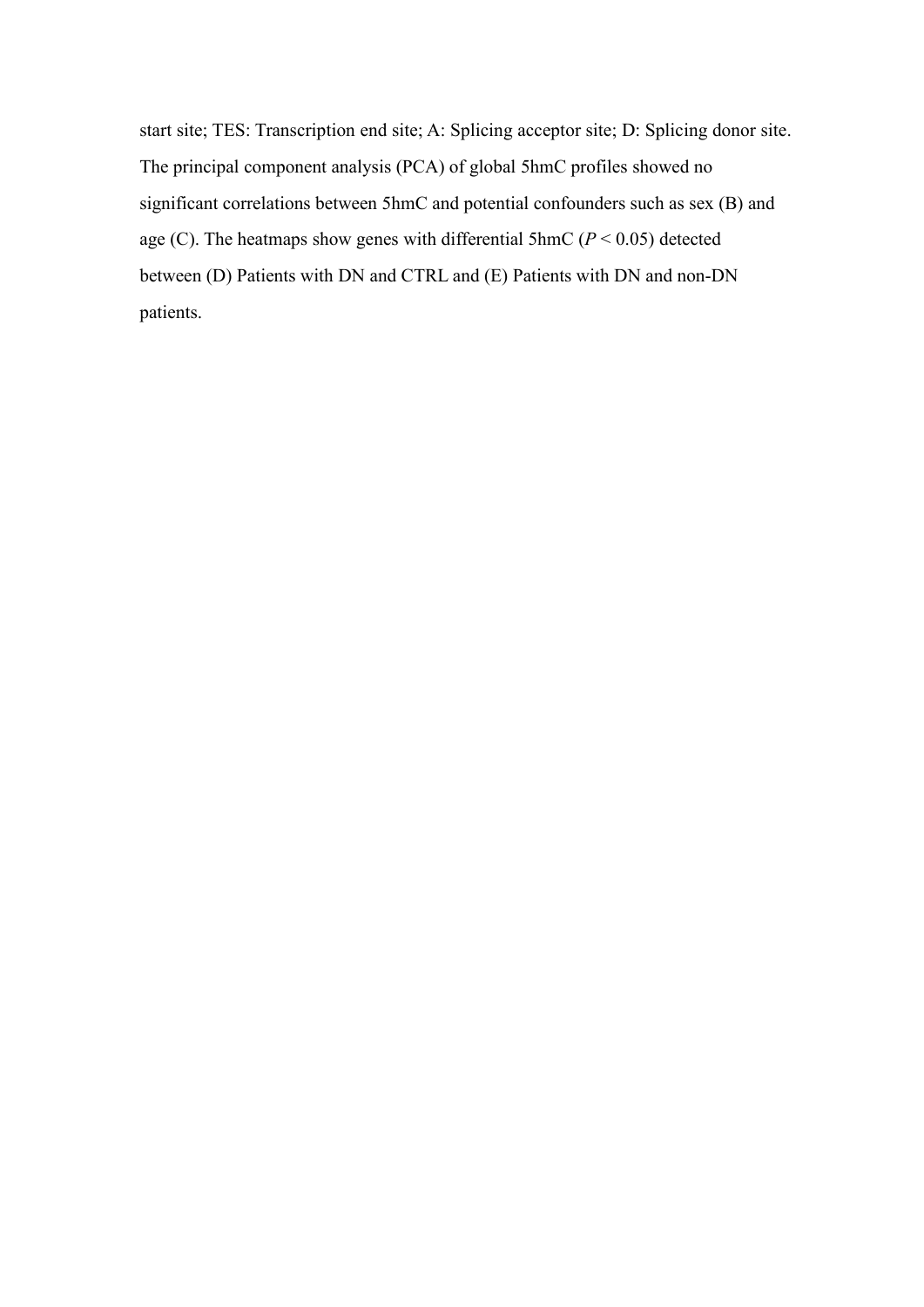

**Supplementary Figure 2.** PPI networks of differentially modified genes between patients with DN and controls. PPI networks were constructed based on the measurement of betweenness centrality across differentially modified gene bodies between patients with DN and CTRL. The node size is proportional to the betweenness centrality calculated from the network analysis. Differentially modified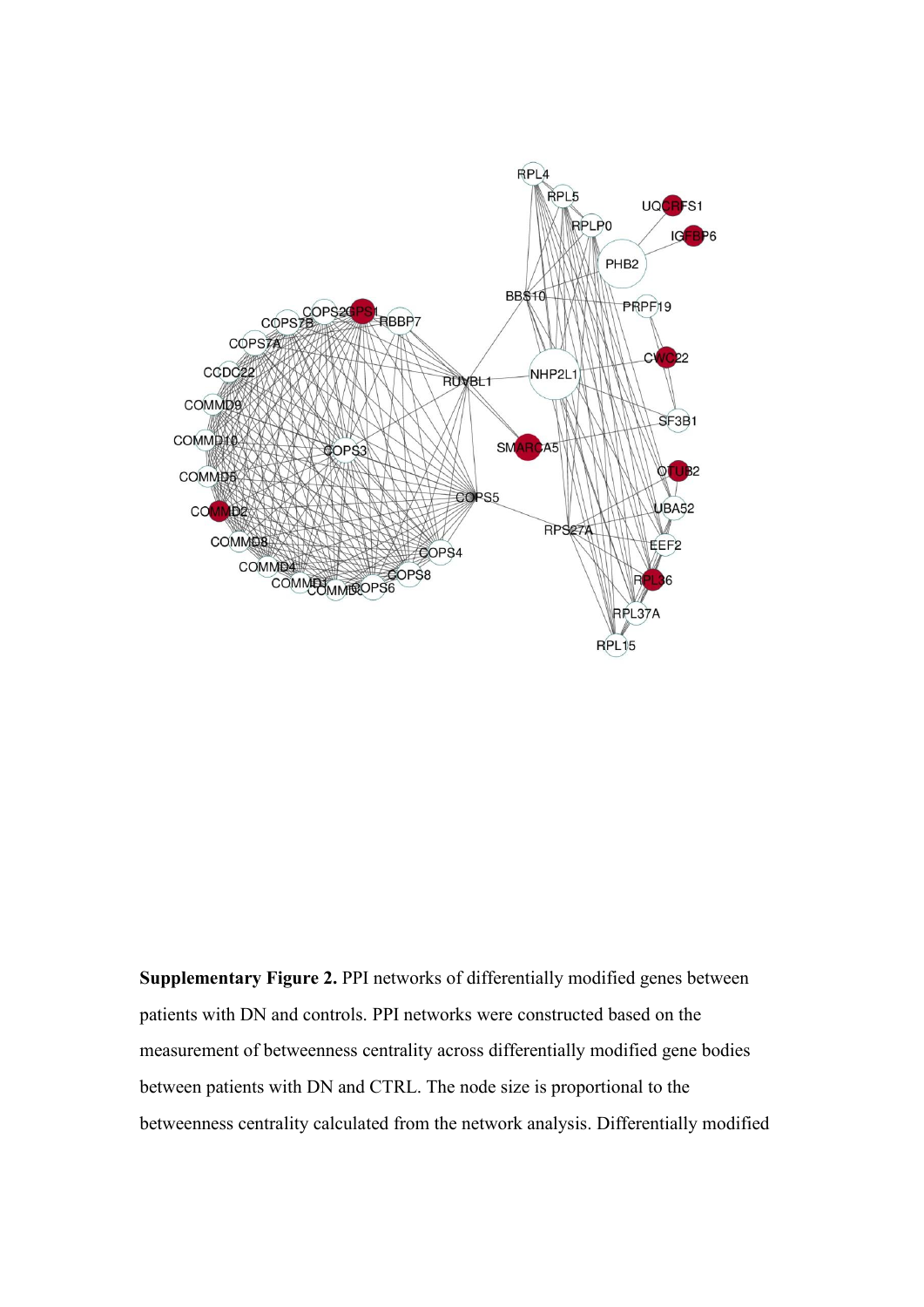genes are annotated as red circles, while linker genes are annotated as white circles. PPI: Protein-protein interaction; DN: Diabetic nephropathy; CTRL: Controls.



**Supplementary Figure 3.** PPI networks of differentially modified genes between patients with DN and non-DN. PPI networks were constructed based on the measurement of betweenness centrality across differentially modified gene bodies